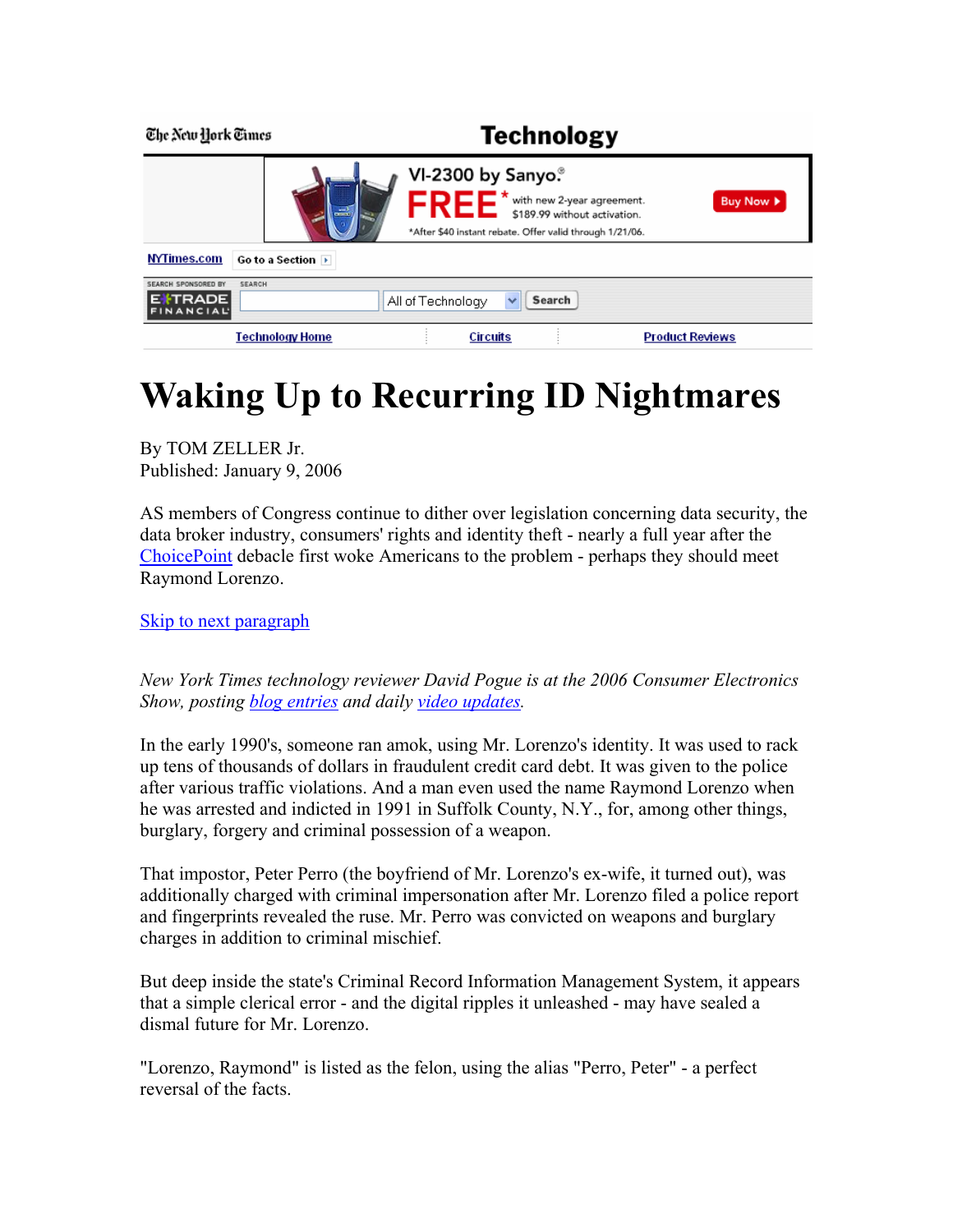The precise details are still being sorted out, but it seems clear that over the next 15 years, that digital nugget - like so much else in this age of consumer recordkeeping - was bought, sold, copied, stored, transmitted and appended to a digital dossier that, along with the erroneous debts and driving records, has haunted Mr. Lorenzo at every turn.

From New York to Florida, where he now lives, potential employers, landlords and even schools have pulled up those felonies on background checks of Mr. Lorenzo - one as recently as September - despite his many attempts to correct the record. Over the years, he has had to file for bankruptcy and has flirted with depression and debt stemming from \$30,000 in purchases he never made. His driver's license was revoked and he fought for two years to get it back - and five more to get points dropped from his record - all for violations he never committed.

At various turns, data brokers told him he could not see his dossier and that it could not be changed anyway. Bureaucratic court clerks told him there was little they could do.

"This whole thing has been worse than any nightmare I could ever have had for myself and my children," Mr. Lorenzo said in an e-mail message.

Last week, Mari J. Frank, an attorney in California and identity theft specialist who has been helping Mr. Lorenzo with his case, finally wrested a copy of the conviction record bearing the clerical goof from the Office of Court Administration in New York.

She hopes to file a motion to correct the record soon, although it could still take years for that information to make its way out of New York's criminal database and into every commercial silo that has ever compiled the erroneous information on Mr. Lorenzo.

"Identity theft is devastating for victims," Ms. Frank said. "Unfortunately, the companies and governmental agencies that facilitate this crime with sloppy information and handling practices have the money and clout to influence Congress to pass laws that protect themselves instead of our citizens."

That's assuming that Congress will ever manage to pass anything at all.

Since the giant data broker ChoicePoint announced last February that crooks had put information on 145,000 consumers at risk, the Privacy Rights Clearinghouse, an advocacy group in San Diego, has counted about 114 other major data breaches, affecting about 52 million Americans. This includes the disappearance just two weeks ago of backup tapes containing valuable data - including Social Security numbers and credit card information on more than 200,000 time-share owners - announced by Marriott International.

"There needs to be better legislation," said George Waller, the executive vice president of StrikeForce Technologies, a company based in Edison, N.J. that develops identity verification technologies for governments, businesses and financial institutions.